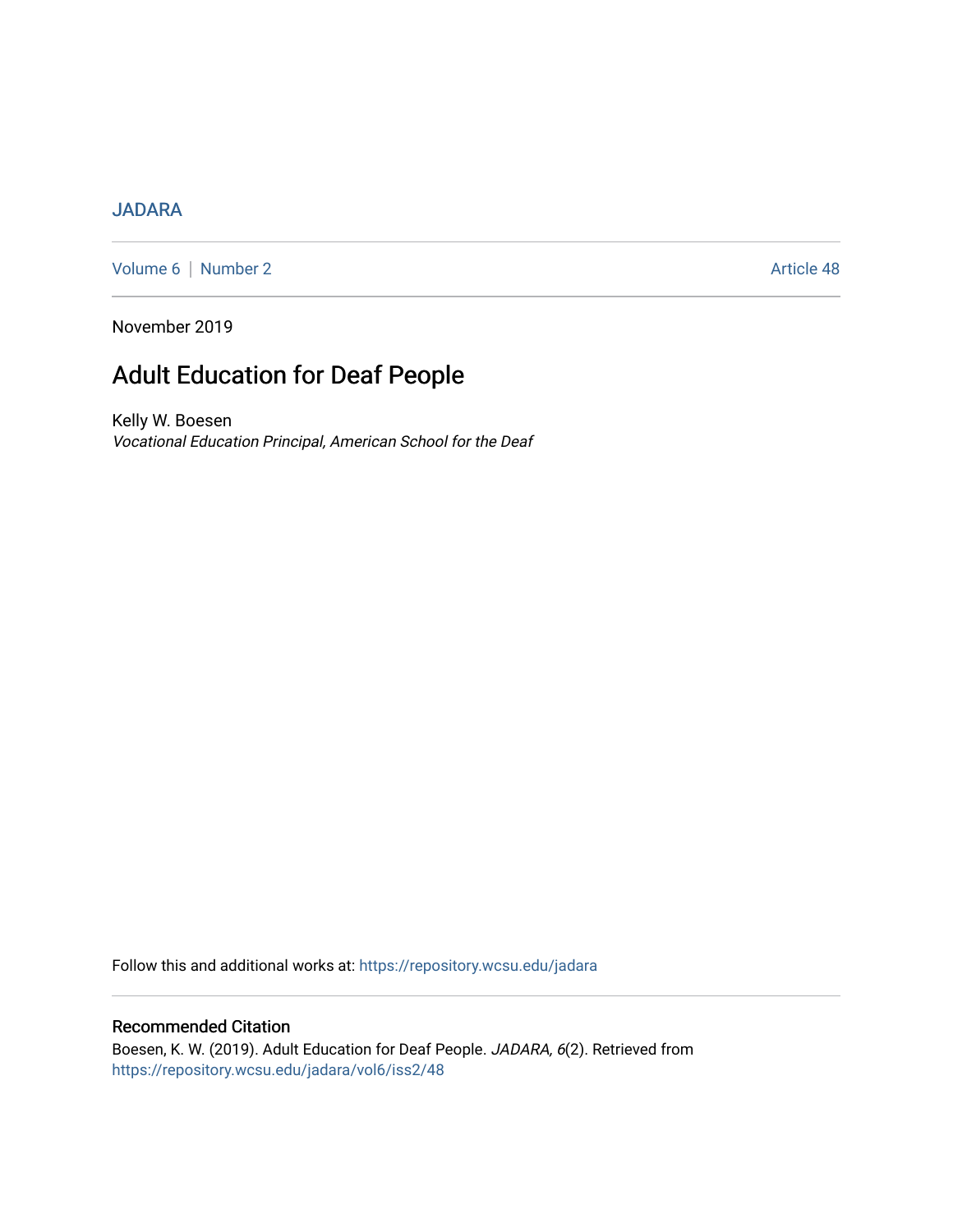# ADULT EDUCATION FOR DEAF PEOPLE

# By KELLY W. BOESEN, Vocational Education Principal, American School for the Deaf

In a speech presented at a workshop on continuing education for deaf adults at Kansas City, Missouri, in 1969, Mr. Fred R. Murphy posed an important question about problems concerned with adult education for the deaf. Paraphrasing Mr. Murphy, we ask, "How are we going to get deaf adults" into classrooms when they have such a hard time fitting into those desks made for teenagers?"

An adult deaf man is certainly no longer a growing boy, and at the same time, he may have grown beyond the educational offerings of the residential school for the deaf program. If the deaf adult has outgrown the traditional deaf school program, then just how do we provide him with updated skills, attitudes and abilities?

Fitting the adult to the program seems to be a bit impractical. After all, what would we do? Require diets before permitting enrollment in adult education classes? It therefore seems to me that we must fit the program to the adult. This may take a bit of "doing" on our part, but it appears there is no other way.

At the American School for the Deaf, along with many other places in this nation, we are searching for some of the answers to adult education for deaf people. At ASD, we feel that we offer a strong vocational program at the secondary level. Ours is certainly not the largest or the most extensive program in the nation among schools for the deaf, yet we like to think it is among the best in terms of quality. We feel that we offer solid, practical, needed vocational-technical training at the secondary level.

Our philosophy is to provide relevant, realistic, terminal training for high-school-age deaf students. At the same time, we are working on the integration of deaf adults into the secondary program. We are finding that deaf people are responding to these programs. They are coming to us daily in ever increasing numbers. Thus, we may have some thoughts to share with members of the Professional Rehabilitation Workers with the Deaf Adults. We are very much oriented to the practical side of education at ASD. Yet,

**176** 1 Published by WestCollections: digitalcommons@wcsu, 1972 **176**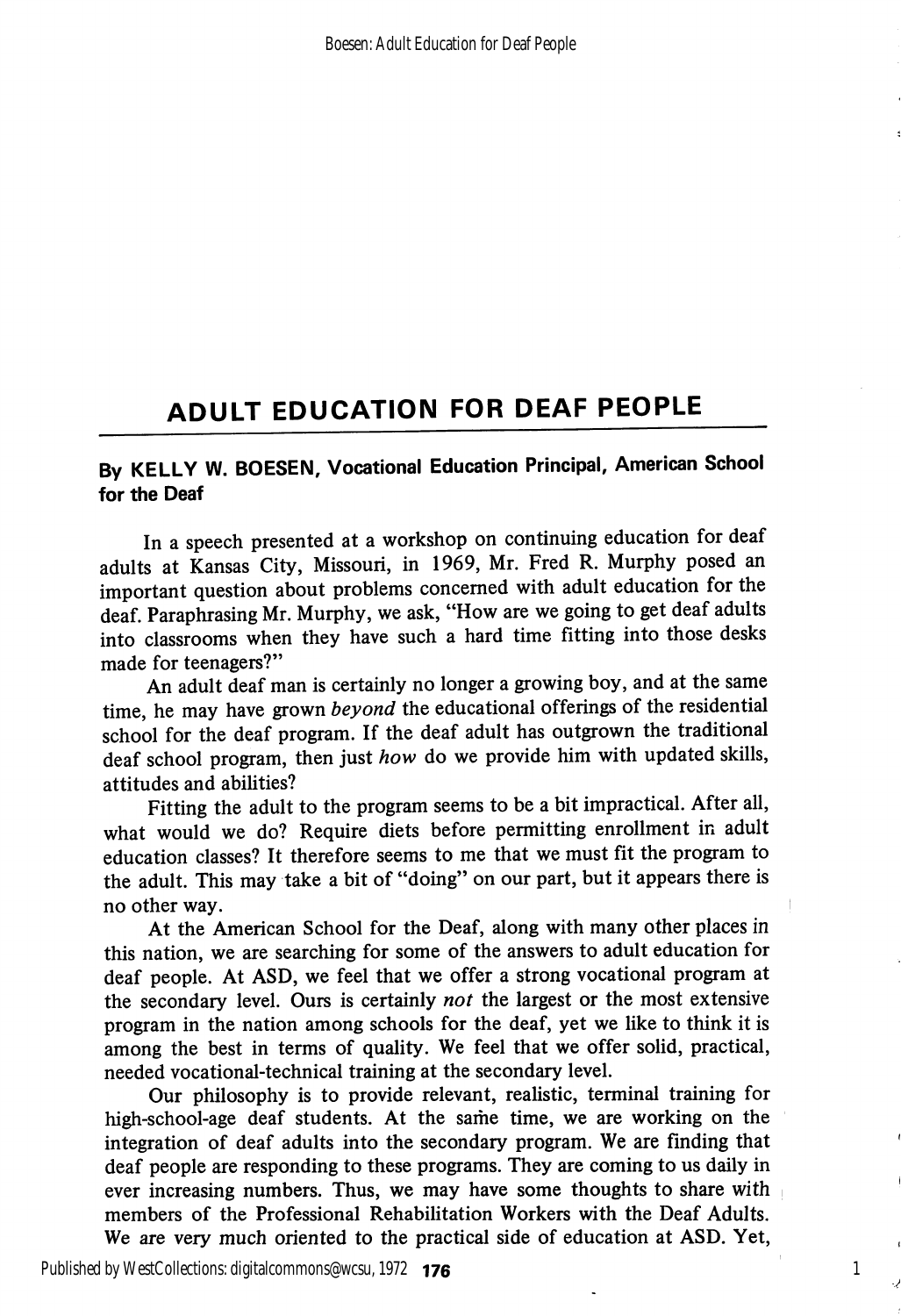### ADULT EDUCATION FOR DEAF PEOPLE

for the sake of theorizing here, we will attempt to discuss our program in the light of some of the more recent recommendations for adult education of the deaf and our recent experiences in this line.

These are days of "power". First, we had black power, and then we have deaf power, and now this conference comes along with manpower. The thought of all this power makes a teacher wish for just a small amount of another kind of power, namely, brain power. Nevertheless, the theme of this conference being manpower, we would like to look at it for a few minutes.

Each day we see many high school-age students readying themselves for the world of work, and daily we also see many deaf adults trekking back to the American School for the Deaf in search of assistance. In fact, the numbers in which these deaf adults arrive has us firmly convinced that we certainly have no scarcity of manpower. We feel that we actually have an abundance of manpower. Our task then must certainly be to utilize properly this abundant manpower available to us.

When we deal with people, we run into all sorts of motivational problems, and solutions to those problems become paramount. We feel that we have a very natural "motivation" for providing adult education at the American School, and we feel that similar "motivation" surely exists in virtually every area of this nation. I am speaking of the combined force of automation and economic conditions which currently influences employ ment in virtually every section of our country and every segment of our population.

People are being replaced by machines at a much more rapid rate than ever before, and we must ask ourselves how this will affect the skilled and semi-skilled deaf workmen who comprise the largest part of our deaf adult population.

As I have said previously, we are not experiencing problems in recruiting adults for our educational training program at American. Rather, we are experiencing problems in developing sufficient programs and staff to meet the needs of the population coming to us for assistance.

We feel that a similar situation must certainly exist throughout the country, if only we will open our eyes to it.

In an address delivered at the opening ceremonies of the National Leadership Training Program in the Area of the Deaf at San Fernando Valley State College in January of this year, Ralph White posed some questions that we, as professional workers with the deaf, surely need to consider. Among his questions were many dealing with the "whys" of failure of many adult education programs for the deaf.

From the vantage point of our brief experience at ASD with the integration of secondary and post-secondary deaf students, we must comment on the area of curriculum as being of extreme importance. Dr. Lloyd Johns of San Fernando Valley State College has often expounded upon the ABC's of curriculum. He has often drawn a comparison of curriculum areas with a three-legged stool. For our purposes today, leg "A"

https://repository.wcsu.edu/jadara/vol6/iss2/48

Ŋ

ð

े.

2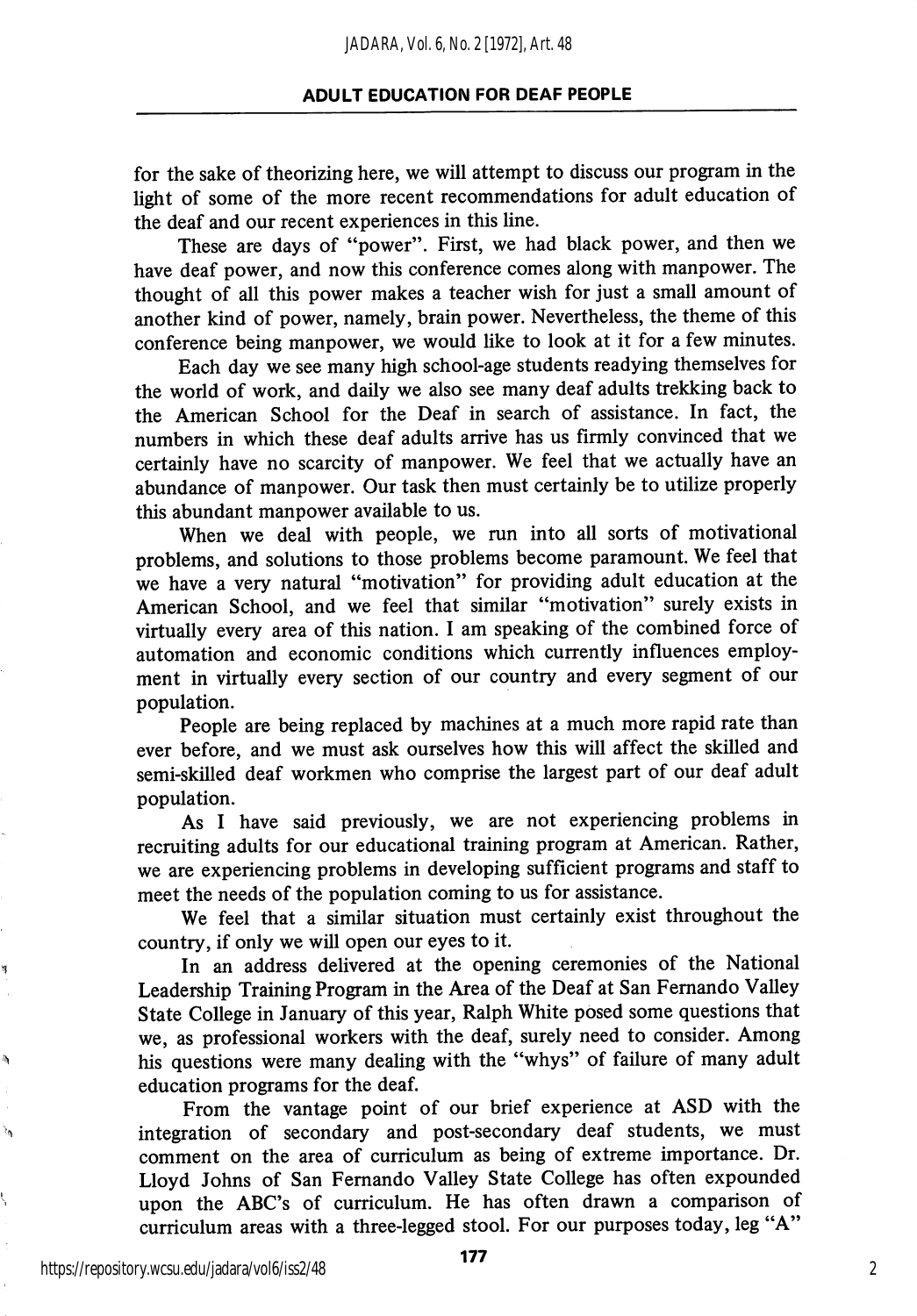of this stool will represent articulation. To us, let this mean the content of the curriculum or how the different parts of the program fit together into a progressive, logical, sequential pattern.

Leg "B" of this three-legged stool will represent curriculum balance. There should be proper proportions of content in reference to mathematics, science, English, health, vocational training and so forth.

And finally, we will let leg "C" stand for coordination. To us, this will represent how one part of the program ties in with another part. Here we need to ask ourselves if there is duplication, if the coverage of the course is adequate, and certainly, what will be the end result of the program?

As Dr. Johns is fond of pointing out, the three "legs" must be approximately equal in order for us to have a usable stool, or a viable curriculum.

Perhaps the preceding seems to be very elementary, and we would be among the last to deny that charge. From observing the failures and successes of adult education for the deaf across America, and observing adult education on a first-hand basis at the American School for the Deaf, we must conclude that one of the most commonly overlooked, yet strikingly obvious failures of adult education programs has been the lack of emphasis in the area of curriculum.

From remote observation and from actual experience, our own conclusion is that an articulated, balanced, coordinated curriculum is of paramount importance. When adult education has something to offer to deaf adults, they will respond. When their needs are being met by the curriculum, they will pursue adult education programs. It is our feeling that for most programs which have failed, a large measure of the responsibility for that failure can be laid at the feet of poor or no curriculum development. Good ideas, competent teachers, high calibre administrators and fine facilities shall all prove to be of no avail if there exists no comprehensive plan of studies wherein a person can understand the goals of the program as they relate to him. He must have a program that will motivate him. A well-designed, comprehensive educational plan (a curriculum) will be a giant step in this direction.

As we have said previously, many adults are applying at ASD for training in job skills that will help them find employment. These need personal guidance and counseling, academic enrichment, training in social skills, and other kinds of assistance. It is here that a comprehensive curriculum can help them in fulfilling their needs.

Our recommendations for adult education programs serving the deaf are as follows:

1. Utilization of curriculum meeting the needs of the adult deaf person and not merely repeating secondary program matter. If this requires going beyond the capabilities of the sponsoring secondary program, then this should be done.

3